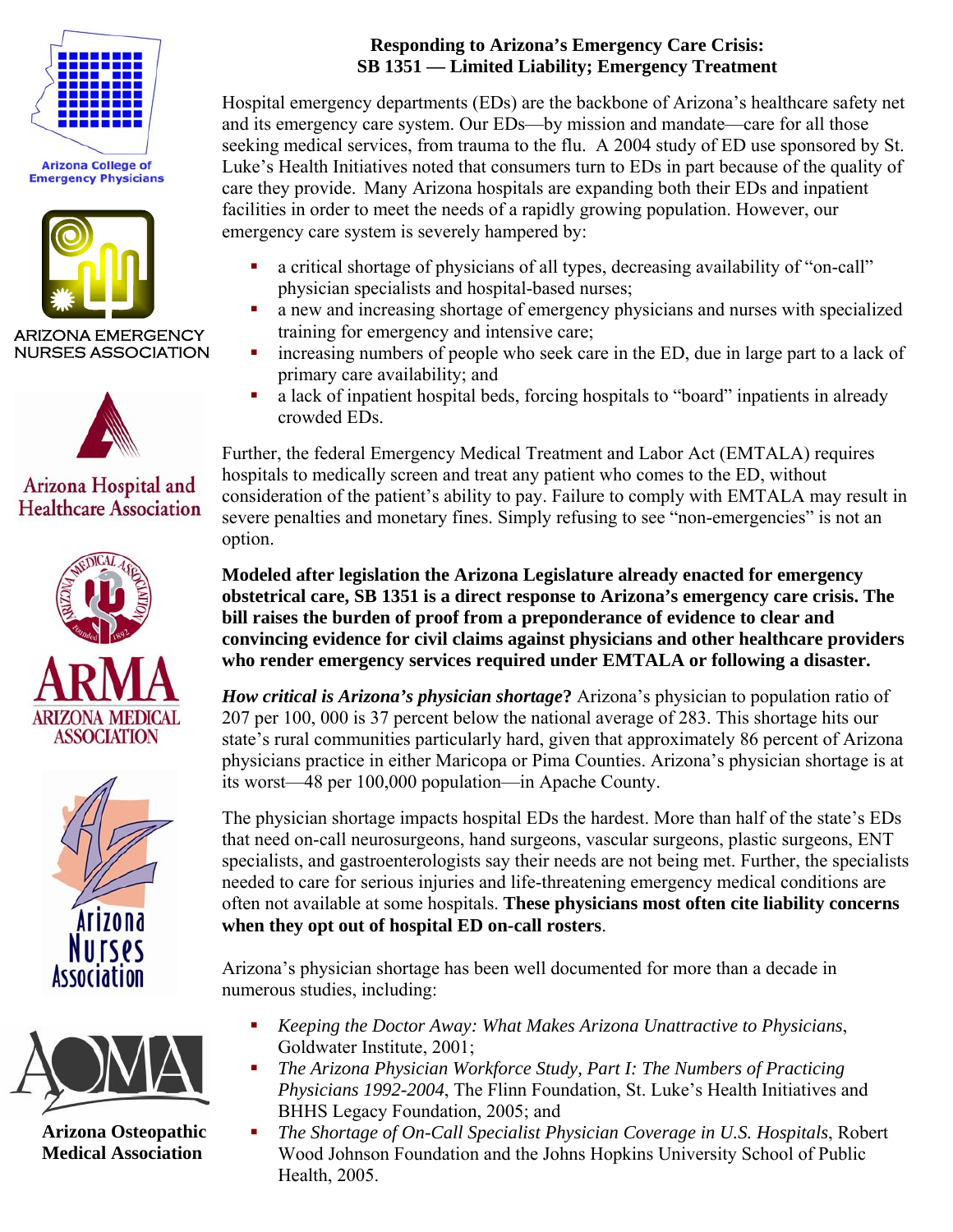More recently, the American College of Emergency Physicians (ACEP) has taken these studies a step further by evaluating the public policies that impact a given state's emergency care system. Unfortunately, Arizona did not fare well in this state-by-state evaluation, receiving an overall grade of  $D^+$  and a  $D^-$  for our liability environment.\*

\**This report did not evaluate individual caregivers, such as EMS providers, hospital EDs, nurses, or physicians*.

#### **A Recommended Response to Arizona's Emergency Care Crisis**

To ensure access to emergency services, the Arizona chapter of ACEP, Arizona Hospital and Healthcare Association, Arizona Medical Association, Arizona Osteopathic Association, Arizona Nurses Association, and Arizona Emergency Nurses Association recommend that the state enact SB 1351 to help bring liability exposure more in line with the level of services provided by on-call specialists, emergency physicians, nurses and other healthcare providers who deliver EMTALA-mandated care and emergency services.

We believe SB 1351 represents good public policy because it acknowledges the stark difference and unique challenges of providing episodic emergency care versus care with the benefit of an ongoing relationship between a patient and physician. In the ED, physicians and other medical providers do not have established relationships with patients, often medical records are not available and the patient's underlying condition and/or circumstances may render him or her unable to communicate. Moreover, ED care is mandated by federal law. These and other factors place hospitals and healthcare professionals in a precarious position, and are increasingly forcing many providers to avoid emergency services or do so in a state with more reasonable liability standards.

To ensure the full availability of emergency care in Arizona, we *must* improve the medical liability legal process to make it realistic and equitable for those who provide emergency services in Arizona, and to halt the loss of doctors and their services due to unmanageable risk.

By raising the burden of proof for emergency services, SB 1351 will improve access to emergency care for all Arizonans.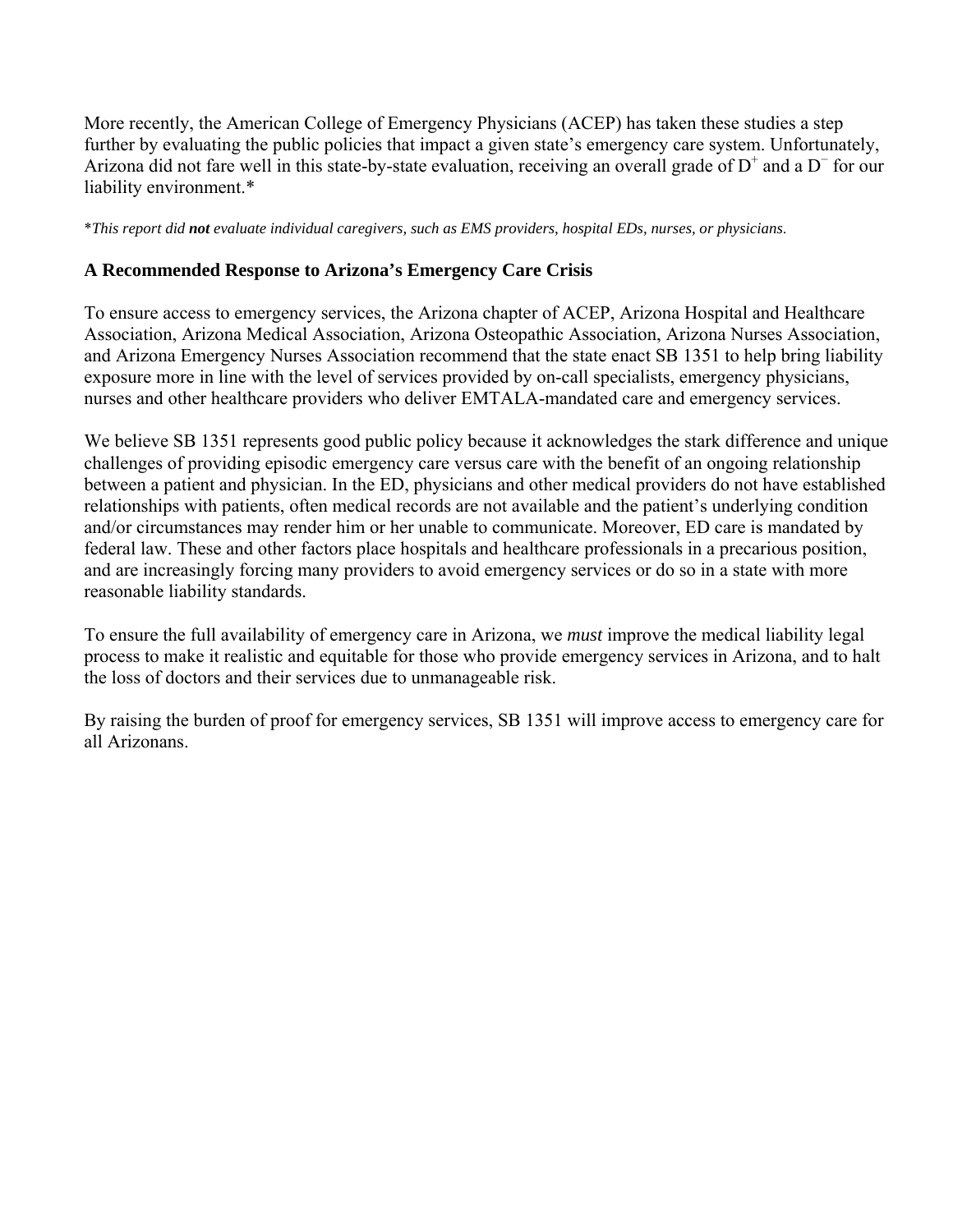**REFERENCE TITLE: burden of proof; emergency treatment**

**State of Arizona Senate Forty-seventh Legislature Second Regular Session 2006** 

# **SB 1351**

**Introduced by Senators Allen, Arzberger, Bennett, Huppenthal, Tibshraeny; Representatives Quelland, Reagan, Weiers J: Senators Cheuvront, Gray** 

#### **AN ACT**

**AMENDING TITLE 12, CHAPTER 5.1, ARTICLE 1, ARIZONA REVISED STATUTES, BY ADDING SECTION 12-572; TRANSFERRING AND RENUMBERING SECTION 32-1473, ARIZONA REVISED STATUTES, FOR PLACEMENT IN TITLE 12, CHAPTER 5.1, ARTICLE 1, ARIZONA REVISED STATUTES, AS SECTION 12-573; AMENDING SECTION 12-573, ARIZONA REVISED STATUTES, AS TRANSFERRED AND RENUMBERED BY THIS ACT; RELATING TO HEALTH CARE ACTIONS.** 

**(TEXT OF BILL BEGINS ON NEXT PAGE)**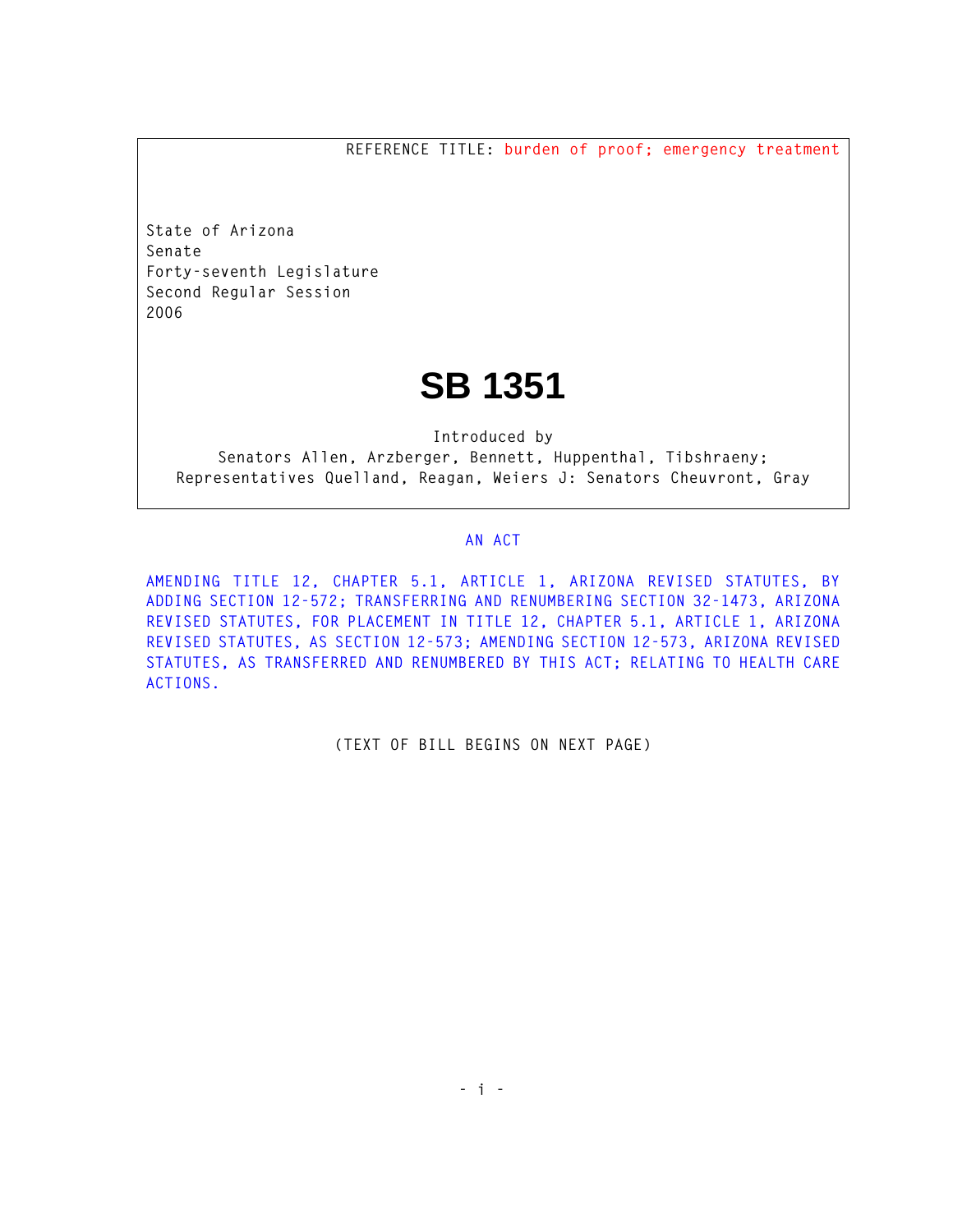**1 Be it enacted by the Legislature of the State of Arizona: 2 Section 1. Title 12, chapter 5.1, article 1, Arizona Revised Statutes, 3 is amended by adding section 12-572, to read: 4 12-572. Burden of proof for treatment in emergency departments 5 or rendered by on-call providers; definition 6 A. UNLESS THE ELEMENTS OF PROOF CONTAINED IN SECTION 12-563 ARE 7 ESTABLISHED BY CLEAR AND CONVINCING EVIDENCE, A HEALTH PROFESSIONAL AS 8 DEFINED IN SECTION 32-3201 WHO PROVIDES OR WHO IS CONSULTED TO PROVIDE 9 EMERGENCY SERVICES TO A PATIENT WHO IS REGISTERED WITH OR ADMITTED THROUGH 10 THE EMERGENCY DEPARTMENT OF A LICENSED HOSPITAL IS NOT LIABLE FOR ANY CIVIL 11 OR OTHER DAMAGES AS A RESULT OF ANY ACT OR OMISSION. 12 B. UNLESS THE ELEMENTS OF PROOF CONTAINED IN SECTION 12-563 ARE 13 ESTABLISHED BY CLEAR AND CONVINCING EVIDENCE REGARDING THE ACTS OR OMISSIONS 14 OF A LICENSED HOSPITAL OR ITS AGENTS AND EMPLOYEES IN CASES THAT ARE COVERED 15 BY SUBSECTION A OF THIS SECTION, THE HOSPITAL IS NOT LIABLE FOR ANY CIVIL OR 16 OTHER DAMAGES AS A RESULT OF ANY ACT OR OMISSION. 17 C. FOR THE PURPOSES OF THIS SECTION, "EMERGENCY SERVICES" MEANS ANY OF 18 THE FOLLOWING: 19 1. SERVICES THAT ARE REQUIRED BY THE EMERGENCY MEDICAL AND LABOR ACT 20 (P.L. 99-272; 100 STAT. 164; 42 UNITED STATES CODE SECTION 1395DD). 21 2. UNSCHEDULED MEDICAL SERVICES THAT ARE DEEMED NECESSARY TO TREAT AN 22 IMMEDIATE THREAT TO THE LIFE OR HEALTH OF A PATIENT. 23 3. MEDICAL SERVICES THAT ARE PROVIDED DURING OR AS A RESULT OF A 24 DISASTER. 25 Sec. 2. Section 32-1473, Arizona Revised Statutes, is transferred and 26 renumbered for placement in title 12, chapter 5.1, article 1, as section 27 12-573 and, as so renumbered, is amended to read: 28 12-573. Limited liability for treatment related to delivery of 29 infants; exception; definition 30 A. Unless the elements of proof contained in section 12-563 are 31 established by clear and convincing evidence, a physician licensed to 32 practice pursuant to this chapter or TITLE 32, chapter 13 OR 17 of this title 33 is not liable to the pregnant female patient, the child or children 34 delivered, or their families for medical malpractice related to labor or 35 delivery rendered on an emergency basis if the patient was not previously 36 treated for the pregnancy by the physician, by a physician in a group 37 practice with the physician or by a physician, physician assistant or nurse 38 midwife with whom the physician has an agreement to attend the labor and 39 delivery of the patient. 40 B. Unless the elements of proof contained in section 12-563 are 41 established regarding the acts or omissions of a licensed health care 42 facility or its employees in cases THAT ARE covered by the provisions of 43 subsection A of this section by clear and convincing evidence, the health** 

**44 care facility is not liable to the female patient, the child or children**